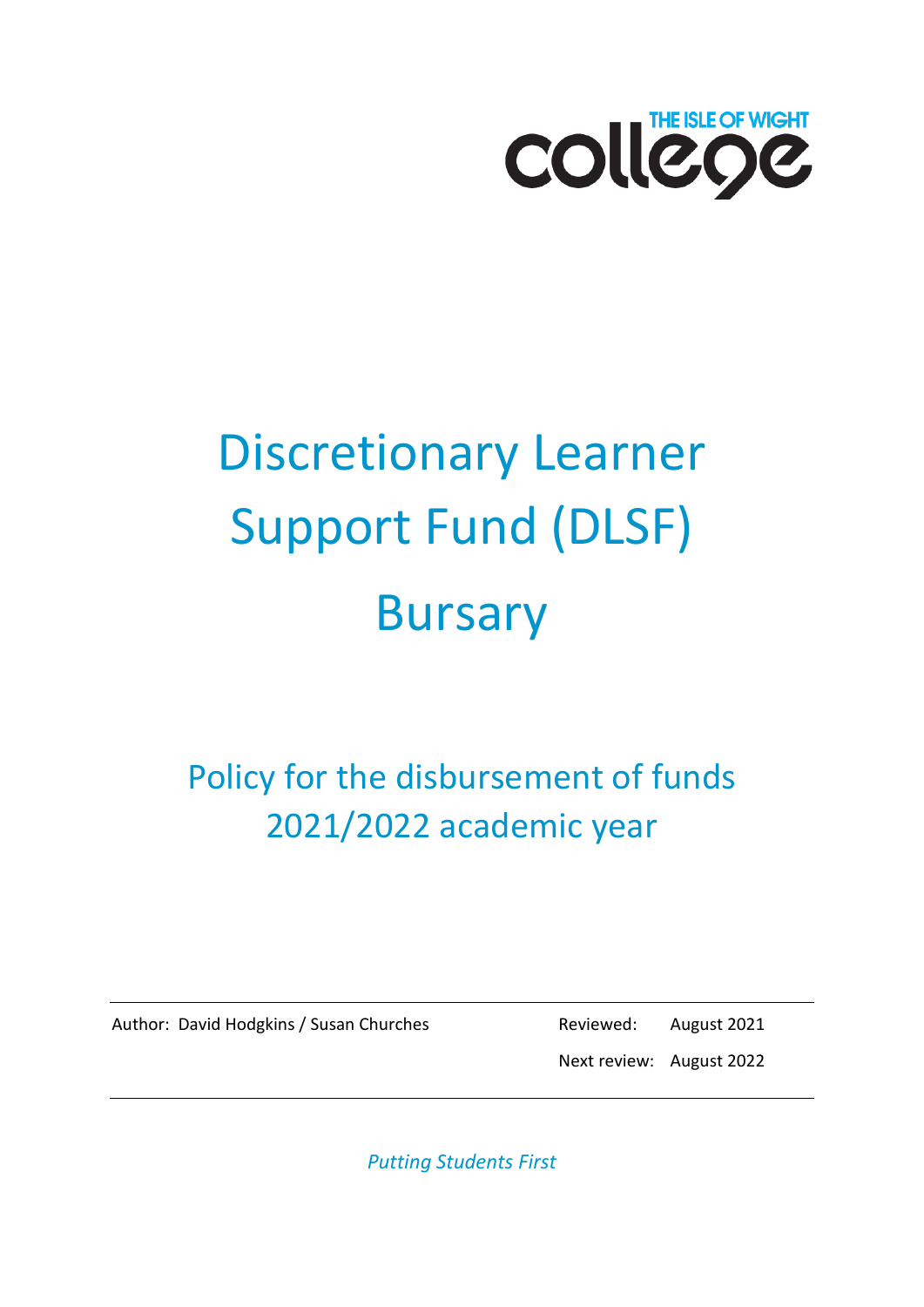#### **Chronology of updates**

| <b>June 2022</b> | Addendum on the Ukrainian Sponsorship Scheme |
|------------------|----------------------------------------------|
|                  |                                              |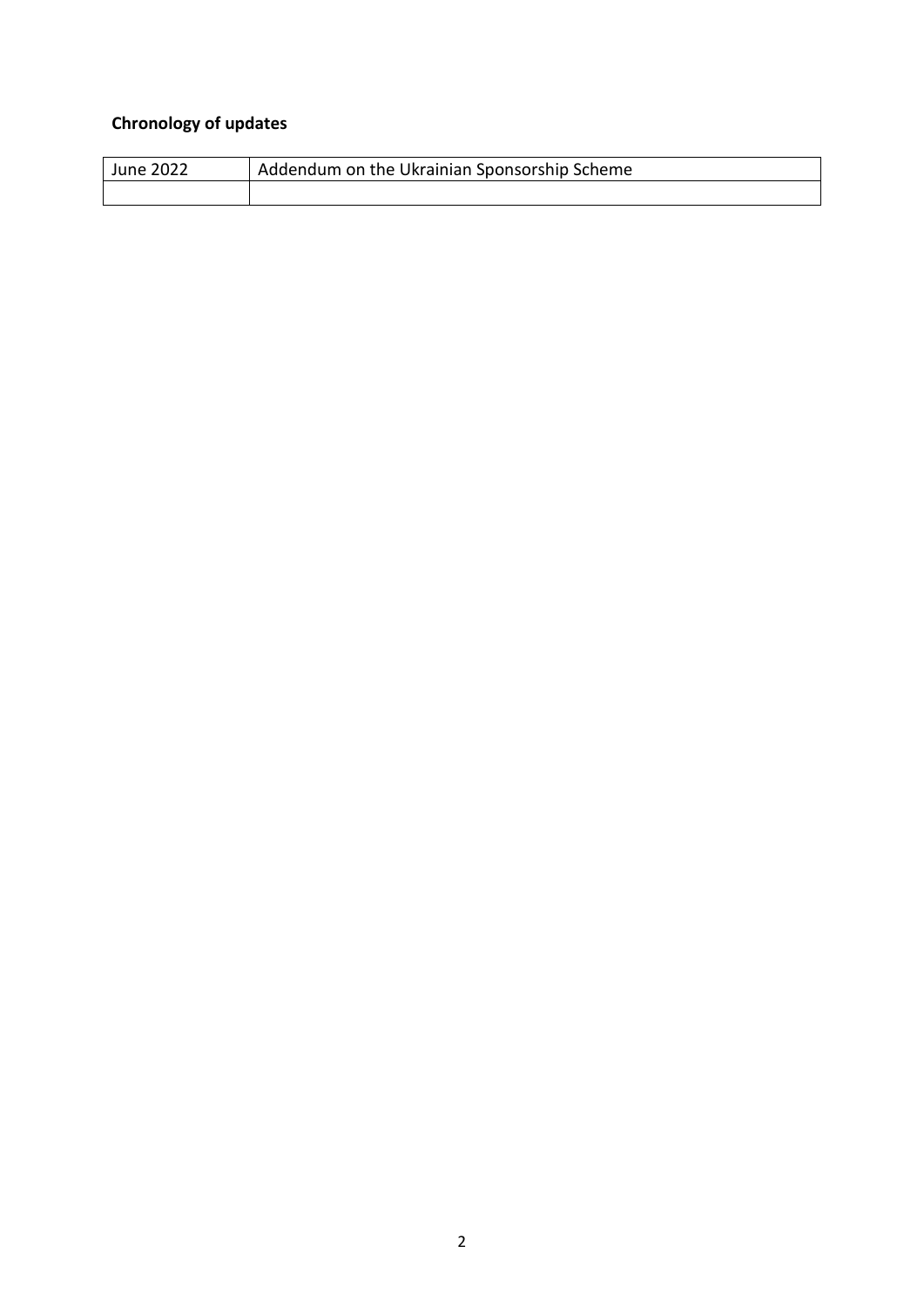# Contents

| 1.  |                                                                                         |
|-----|-----------------------------------------------------------------------------------------|
| 2.  |                                                                                         |
| 3.  |                                                                                         |
| 4.  |                                                                                         |
| 5.  |                                                                                         |
| 6.  |                                                                                         |
| 7.  |                                                                                         |
| 8.  | Work placements, students studying at franchise partners and times when students cannot |
|     |                                                                                         |
| 9.  |                                                                                         |
| 10. |                                                                                         |
| 11. |                                                                                         |
| 12. |                                                                                         |
| 13. |                                                                                         |
| 14. |                                                                                         |
|     |                                                                                         |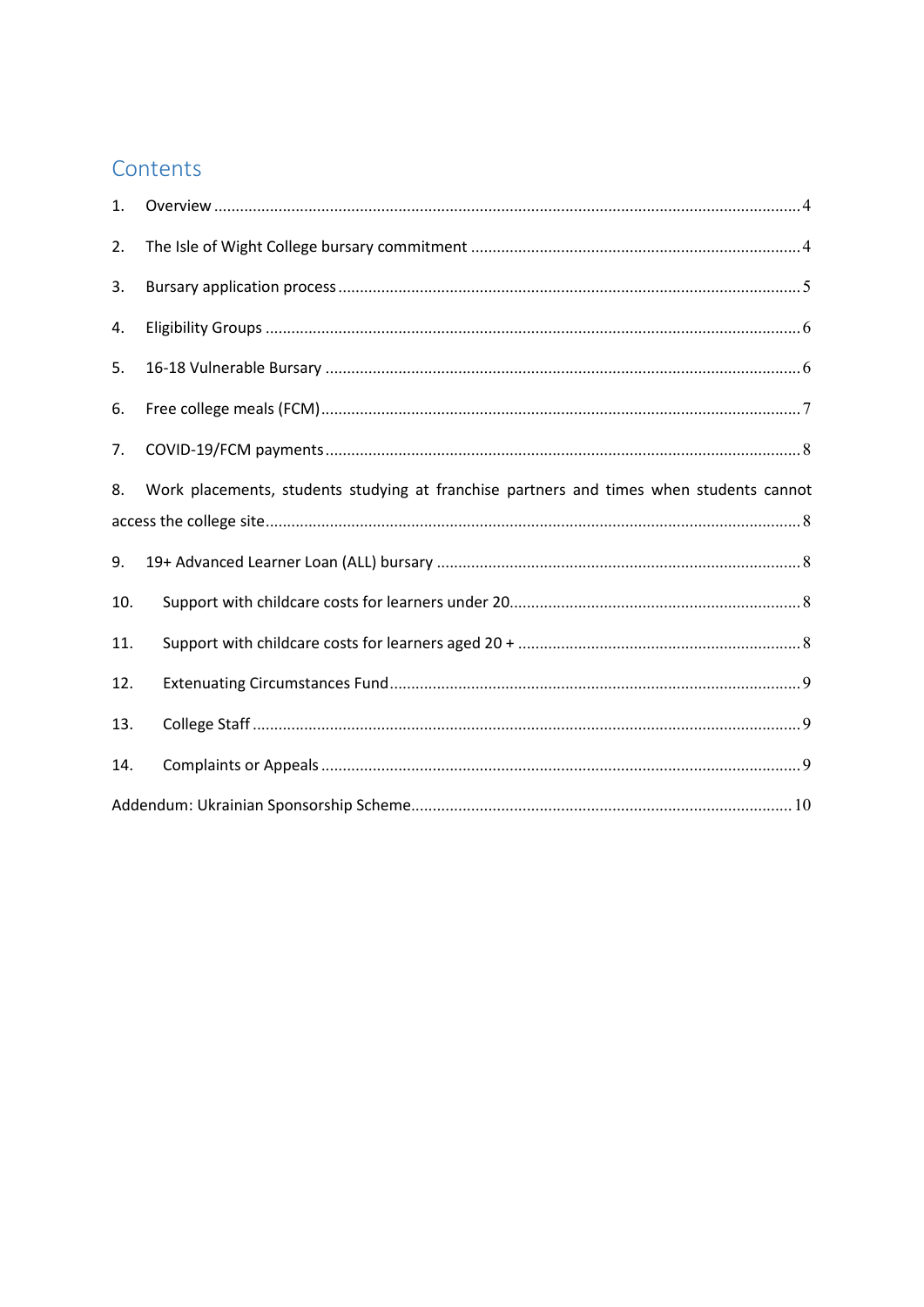At the Isle of Wight College, discretionary learner support funds (DLSF) are also referred to as bursary, childcare and extenuating circumstances funds and appear as such throughout this policy and on all applications and communications with learners.

#### <span id="page-3-0"></span>**1. Overview**

- 1.1 The purpose of the Discretionary Learner Support Fund (DLSF), is to provide financial support to assist learners with College costs. This is for learners aged 16+ on eligible courses who are experiencing difficulty in meeting the costs associated with learning. Decisions about who is assisted will be governed by a number of guidelines for example the [16 to 19 Bursary Fund Guide 2021 to 2022](https://www.gov.uk/guidance/16-to-19-bursary-fund-guide-2021-to-2022-academic-year) , [Adult Education Budget](https://www.gov.uk/guidance/adult-education-budget-aeb-funding-rules-2021-to-2022)  [\(AEB\) Funding Rules 2021 to 2022](https://www.gov.uk/guidance/adult-education-budget-aeb-funding-rules-2021-to-2022) and [the Advanced Learner Loans Funding Rules](https://www.gov.uk/government/publications/advanced-learner-loans-funding-rules-2021-to-2022)  [2021 to 2022.](https://www.gov.uk/government/publications/advanced-learner-loans-funding-rules-2021-to-2022)
- 1.2 The bursary will not support courses that are not funded by the Education and Skills Funding Agency for example; non-concessionary courses and in most cases 14-16 learners. The bursary will also not fund learners on Apprenticeship courses.
- 1.3 To apply for a bursary in 2021/22, all learners must be 'settled' in the UK and have been ordinarily resident in the UK and Islands (including Channel Islands and Isle of Man) for 3 years preceding their learning start date. European Union nationals, family members of EEA and Swiss workers (resident in the UK before 01 January 2021) with settled or pre-settled status are also considered eligible if ordinarily resident in the UK for 3 years. There are additional flexibilities for those with right of abode in the UK due to refugee, asylum or humanitarian reasons or accompany parents with right of abode to the UK who may not be required to meet the 3-year residence criteria with eligibility determined on a case-by-case basis. Residence eligibility criteria for the bursaries are aligned to the residency criteria addressed in the ESFA funding rules.

## <span id="page-3-1"></span>**2. The Isle of Wight College bursary commitment**

The Isle of Wight College will:

- 2.1 Consider the availability of other strands of financial support for learners (including government funded childcare, support through Department for Work and Pensions and the Jobcentre Plus and IW Council funded travel) ahead of consideration for the bursary and ensure that learners exercise their entitlement to other forms of financial support before they pursue an application for a bursary. The College will then award learners as necessary guided by the funding criteria.
- 2.2 Develop a policy detailing to whom and how the bursary is distributed. This policy will be available to learners upon request and via the College website.
- 2.3 Develop an application process demonstrating how learners can apply for the fund and how The Isle of Wight College will administer and distribute the funds.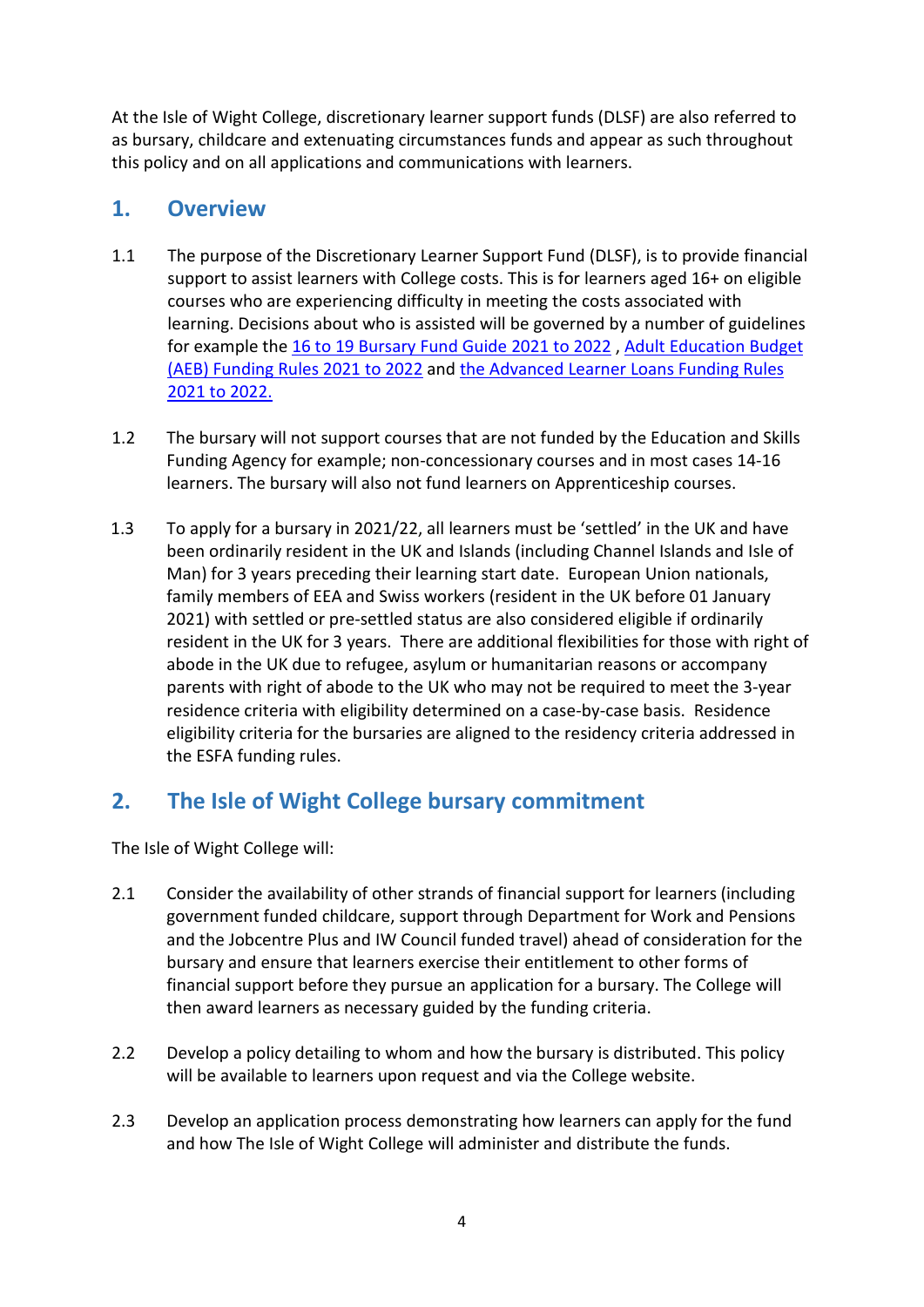- 2.4 Identify a learner's specific financial needs and consider the factors that may prevent a learner participating in Further Education (FE), before making any financial award.
- 2.5 Assess learners' financial circumstances by carrying out assessments, based on predetermined criteria.
- 2.6 Clearly communicate with the learner at the time of application what support the learner is entitled to and for what purpose the financial support is given.
- 2.7 Make bursary payments to eligible learners to support the costs of college as follows:
	- Make internal transfers (e.g. to cover a bursary contribution to predetermined material and central enrolment fees).
	- Refund pre-agreed expenditure, as identified with departments and on the bursary contributions sheet.
	- Make payments into the learners' own bank account.
	- Make payments 'in kind' when deemed appropriate by Student Services (e.g. paying direct Southern Vectis for travel or the catering provider for free college meals).
	- Make payments to support childcare for learners aged over 20 years old.

#### <span id="page-4-0"></span>**3. Bursary application process**

- 3.1 All learners will be informed about the bursary application process through the 'start letter' sent to learners prior to their enrolment.
- 3.2 Learners can apply for financial support towards the essential costs of college (i.e. materials, travel and free college meals) dependant on eligibility. Eligibility criteria and details of appropriate evidence can be found on the online application. Bus pass and Age 20+ Childcare forms are available online. Some learners will be participating in work placements and may be eligible for support with costs associated with the placement. Staff will discuss individual support needs when planning industry placements.
- 3.3 Application forms are available online. Members of staff are available during office hours to advise and discuss an individual's application for a bursary, what they may be entitled to and to help complete application forms if necessary. Learners can also email [bursary.info@iwcollege.ac.uk.](mailto:StudentServices@iwcollege.ac.uk)
- 3.4 Once the application is completed by the learner (i.e. details filled in, signed and the correct evidence submitted) the learner will be informed by email.
- 3.5 All bursaries are funded subject to the availability of funds and will be awarded on the understanding that the learner adheres to all aspects of the College Charter "Our Promise – You and Your College 2021/2022". We encourage learners to apply as early as possible to secure funding, although learners can apply at any point in the year if their circumstances change.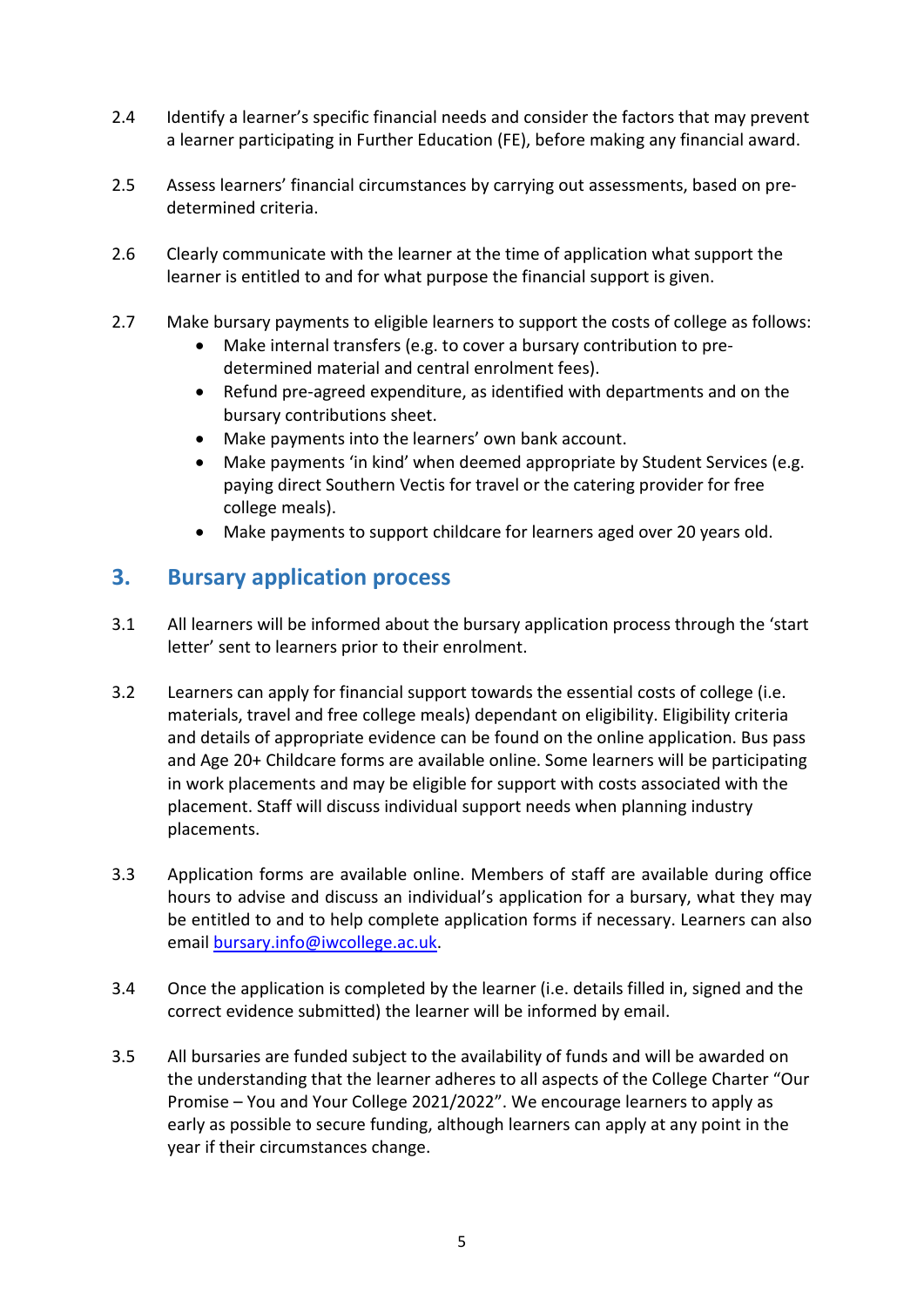3.6 If someone applying for a bursary is known personally by, or related to, the member of staff accepting the application forms it will need to be countersigned by a different member of staff.

## <span id="page-5-0"></span>**4. Eligibility Groups**

- 4.1 The different financial, travel and childcare support the college administers are listed below:
	- 16-19 Vulnerable Bursary: Bursaries for defined vulnerable groups of up to £1,200 a year. Learners aged 19 or over are not eligible for bursaries for vulnerable groups.
	- 16-19 Discretionary Bursary: supports 16 to 19-year-old learners to meet individual needs, for example, help with the cost of transport, meals, books and equipment.
	- 19+ Discretionary Bursary: support for learners aged 19 or over, on a further education course and facing financial hardship. Childcare support is also available for students aged 20+.
	- Advanced Learner Loan Bursary: support for learners aged 19 or over on a course funded by an Advanced Learner Loan. Childcare support is also available for learners aged 20+.

# <span id="page-5-1"></span>**5. 16-18 Vulnerable Bursary**

- 5.1 The eligibility for the vulnerable bursary is defined by the government. Funding claims for this group are made directly through the Student Bursary Support Service portal. The vulnerable bursary will be awarded to learners who are aged 16-18 on 31st August 2021 and are:
	- in care
	- care leavers
	- getting **Income Support** (IS) or *Universal Credit* (UC) in place of Income Support in their own right
	- getting [Employment Support Allowance](https://www.gov.uk/employment-support-allowance) (ESA) or [Universal Credit](https://www.gov.uk/universal-credit) (UC) and [Disability Living Allowance \(DLA\)](https://www.gov.uk/dla-disability-living-allowance-benefit) o[r Personal Independence Payments](https://www.gov.uk/pip) in their own right.
- 5.2 Learners will be required to provide appropriate evidence of their circumstance as detailed on the application forms.
- 5.3 Learners, who receive a Vulnerable Bursary, will be supported with what they require from the bursary up to a maximum of £1,200 per academic year. Initially the College will support essential costs (e.g. material fees, central fees and bus passes as required) and these costs will be deducted from the bursary.
- 5.4 Vulnerable learners on a course lasting for less than 30 weeks (or on a reduced programme) may be entitled to bursary on a pro-rata basis. For example: -

A student attends college for 30 weeks and is assessed as being eligible for the maximum of £1,200 in the academic year (equating to £40 per week pro-rata). If the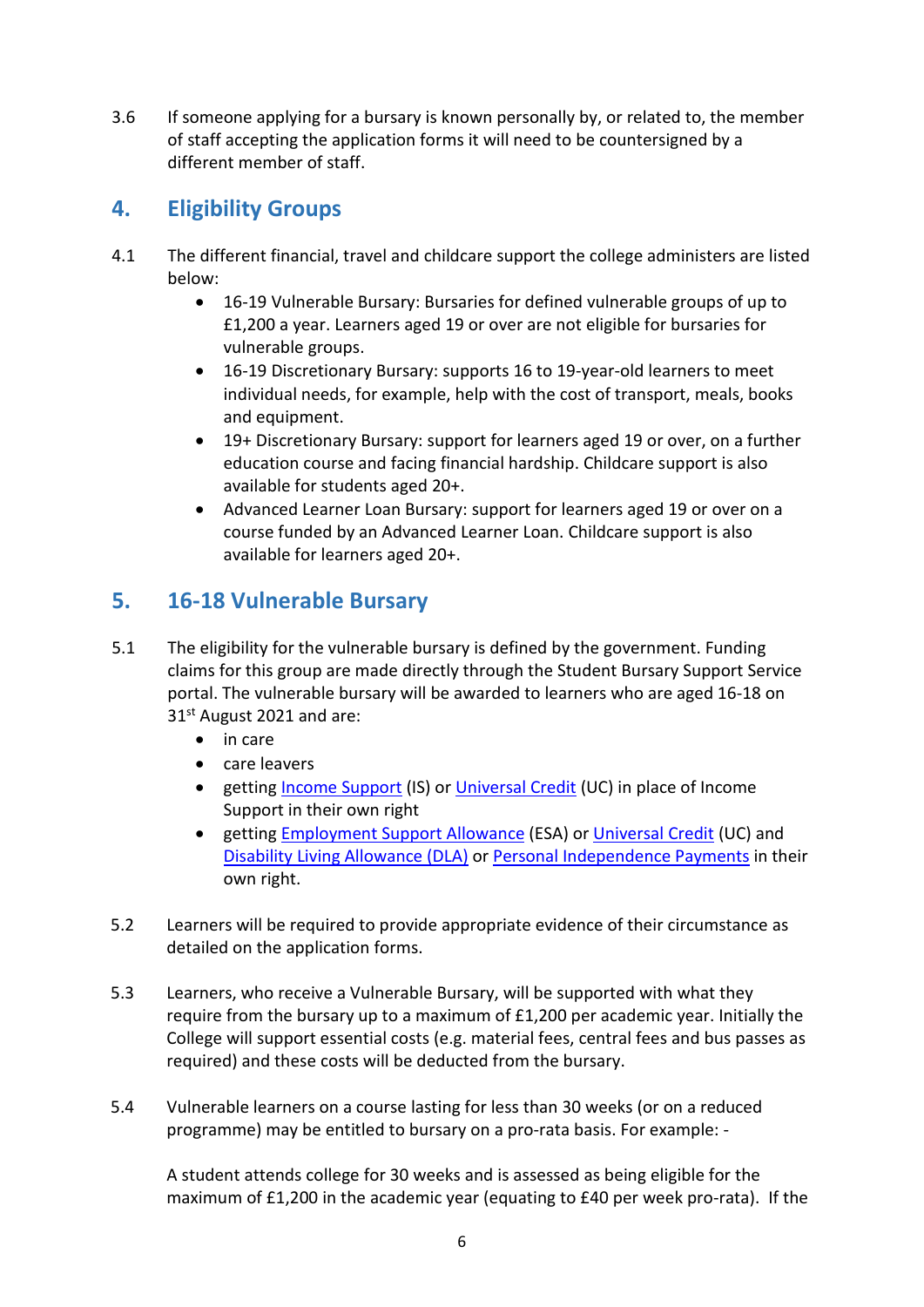same student was attending for only 10 weeks and was deemed to need the maximum amount of support, they would receive £400.

# <span id="page-6-0"></span>**6. Free college meals (FCM)**

The Isle of Wight College complies with government funding to provide FCMs to eligible learners who or are aged 16+. To be eligible for FCM in the academic year the student must be aged 16 or over but under 19 on  $31<sup>st</sup>$  August 2021.

- 6.1 Learners aged 19 or over are only eligible for FCM if they:
	- are continuing on the same study programme they began aged 16 to 18 ('19+ continuers') or
	- have an Education, Health and Care Plan (EHCP) and aged 24 or under on 31st August 2020

These 2 groups of leaners can receive FCM while they continue to attend education (in the case of a 19+ continuer, this must be the same programme they started before they turned 19), as long as their eligibility continues. Learners are awarded £3.00 per day via a cashless swipe card system connected to the college I.D. cards.

- 6.2 Learners are eligible for FCM if their parent/carer or they, in their own right claim:
	- Income Support
	- Income-based Jobseekers Allowance
	- Income-related Employment and Support Allowance (ESA)
	- Support under part VI of the Immigration and Asylum Act 1999
	- The guarantee element of State Pension Credit
	- Child Tax Credit (provided they are not entitled to Working Tax Credit and have an annual gross income of no more than £16,190, as assessed by Her Majesty's Revenue and Customs (HMRC)
	- Working Tax Credit run-on paid for 4 weeks after someone stops qualifying for Working Tax Credit
	- Universal Credit with net earnings not exceeding the equivalent of £7,400 pa.
- 6.3 Learners do not need to complete a separate application form for free college meals. If they apply for the 16+ Bursary and are eligible, they will automatically be given these. Learners who are not eligible for free college meals may get help, via extenuating circumstances or through their vulnerable bursary.

The government guidance states that the transitional protection arrangements apply as follows:

- Learners must be aged 16+ years on the  $31<sup>st</sup>$  August 2021, must satisfy the residency criteria as set out by the Education and Skills Funding Agency (ESFA), and must be on an eligible course (Apprenticeships cannot access FCM).
- Learners are required to complete the form and provide all the evidence requested demonstrating eligibility for FCM. Copies of evidence are retained for future reference and audit purposes.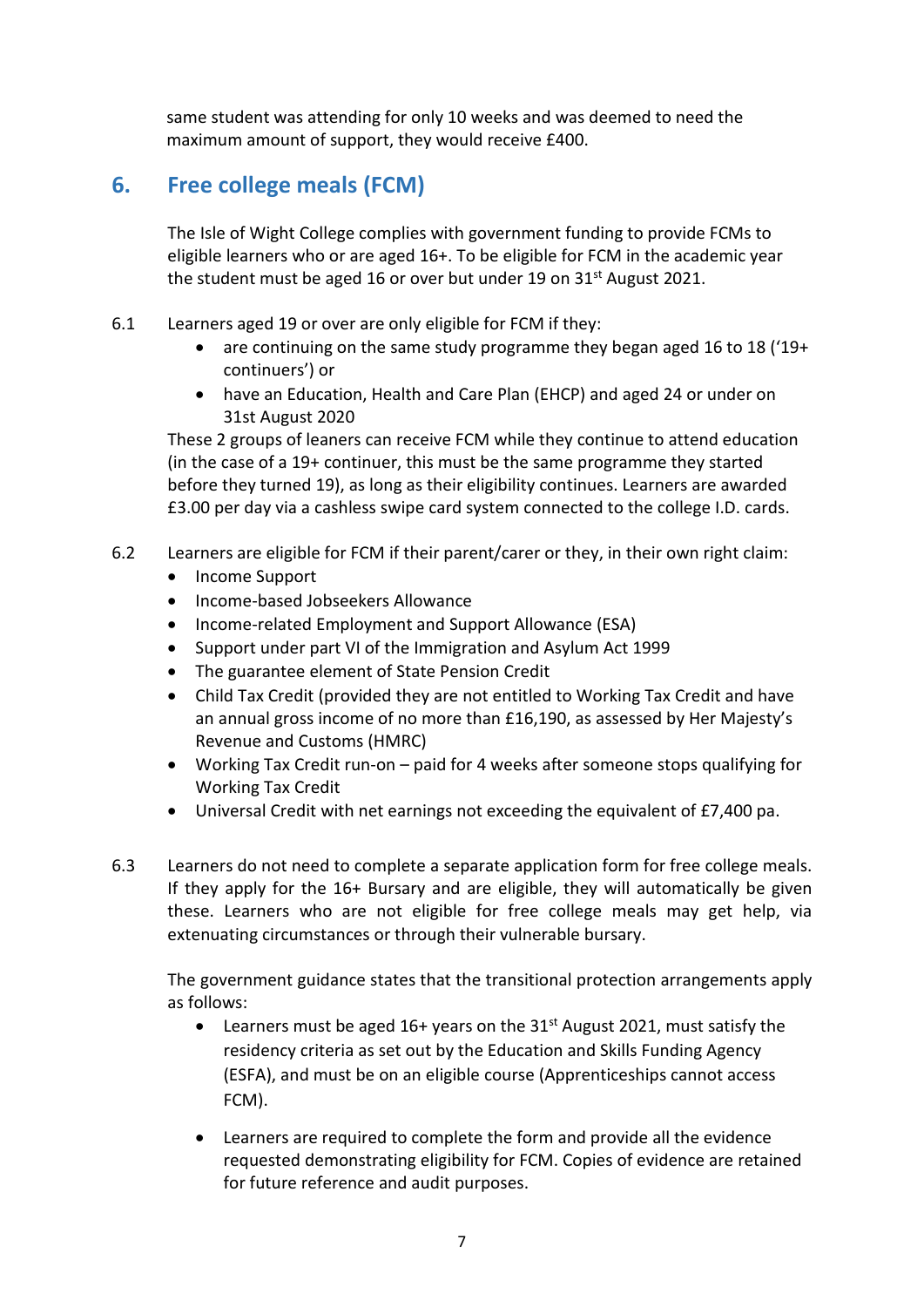In addition, learners age 19+ must also meet one of the following:

- Have an Education, Health and Care Plan (EHCP) or
- Be a 19+ Continuer (i.e. on the second year of a course started when aged 16- 18).

## <span id="page-7-0"></span>**7. COVID-19/FCM payments**

7.1 Payments will be paid if the College were closed for classroom learning due to Coronavirus (COVID-19): if students cannot be on site for learning and instead participate in online or distance learning, they will be awarded a weekly allowance of £9, based on a daily allowance of £3 multiplied by an average of 3 days participation in learning per week. This will be paid electronically into their nominated bank account.

# <span id="page-7-1"></span>**8. Work placements, students studying at franchise partners and times when students cannot access the college site**

- 8.1 Learners in receipt of FCM can use their entitlement on work placement days and/or when attending timetabled work-related activities off the College site(s). Learners will be awarded an allowance in arrears to the value £3 per day they attended. Tutors must confirm work placement timetables and attendance before the allowance can be issued which will enable the Bursary Team to process payment. This includes franchise partners such as UKSA and Platform 1.
- 8.2 Learners undertaking realistic work simulation at the College outside of normal College catering opening hours may be provided with a meal at the £3 rate. This will be agreed on a case by case basis.

#### <span id="page-7-2"></span>**9. 19+ Advanced Learner Loan (ALL) bursary**

9.1 Learners applying for the 19+ ALL Bursary are applying for funding from the 19+ Advanced Learner Loan Bursary Fund. The 19+ ALL Bursary is for learners aged 19+ on  $31^{st}$  August 2021 (or at the start of their course if later in the year) who have taken out an Advanced Learner Loan to pay for their course. Learners can apply for bursary funding if their annual income is under £20,000 and they meet the criteria identified on the application forms. Learners on a 19+ ALL Bursary may need to pay back funds awarded to them if their loan is subsequently not approved.

## <span id="page-7-3"></span>**10. Support with childcare costs for learners under 20**

10.1 Learners aged under 20  $31<sup>st</sup>$  August 2021 wishing to access funding for childcare can apply for support through the government Care to Learn scheme, for further information please see: [https://www.gov.uk/care-to-learn/overview.](https://www.gov.uk/care-to-learn/overview)

## <span id="page-7-4"></span>**11. Support with childcare costs for learners aged 20 +**

11.1 Learners enrolled on eligible full and part time courses, and who are aged over 20 years of age, can apply for support with the costs of childcare from bursary funds.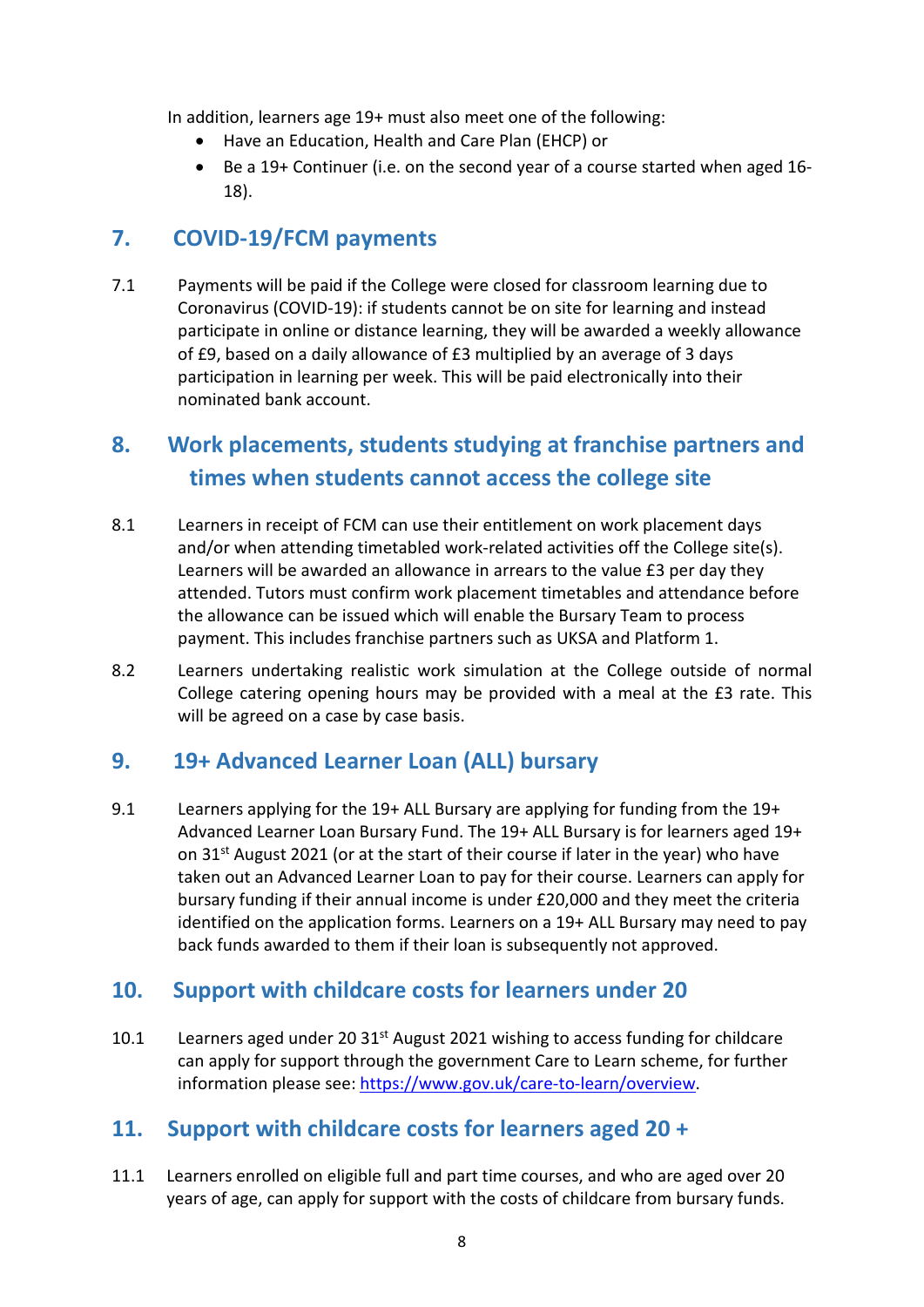The funding will be on a pro-rata basis depending on the guided learning hours. Learners may be eligible for help with the cost of childcare if they are in receipt of a low income and provide evidence needed as detailed on the relevant bursary application form.

- 11.2 Parents are expected to access any entitlement they may have to early learning for 2, 3 and 4 year olds before applying for bursary funding. Parents should visit [www.childcarechoices.gov.uk](http://www.childcarechoices.gov.uk/) for further information.
- 11.3 Upon receipt of the completed 20+ childcare forms learners will be asked to read the associated rules and sign to say that they have understood them.

#### <span id="page-8-0"></span>**12. Extenuating Circumstances Fund**

- 12.1 This fund is available to any students whose financial circumstances have significantly changed and they are not already in receipt of any form of government financial benefits or college Bursary. This fund **will not** be used: To replace support and benefit arrangements already provided through national policy or legislation (e.g. through benefits).
- 12.2 The funding will be awarded and distributed depending on the learner's circumstances and will be based upon the receipt of supporting evidence. Learners will be asked to provide proof of their circumstances. Copies of original documents will be taken and we may request to see the learner's most recent bank statements and letters to demonstrate the circumstances are as extenuating as the learner believes them to be.
- 12.3 Awards given will be decided on a case by case basis. Payments may be in the form of a loan, payment in kind, lump sum or regular instalments. If conditions are attached to the award i.e. an attendance agreement then the learner will be informed once a decision has been made as to what the award will be.

#### <span id="page-8-1"></span>**13. College Staff**

13.1 If a member of staff applies for a bursary the initial application and resulting decision will be checked and approved by a director and will be reviewed each term to ensure that the criteria is still met.

#### <span id="page-8-2"></span>**14. Complaints or Appeals**

14.1 In the first instance a learner or parent should speak to a member of staff who will try to resolve their query or concern. If the learner/parent/carer is still dissatisfied with how the College has handled their application for Bursary funding they should follow the College's Complaints procedure.